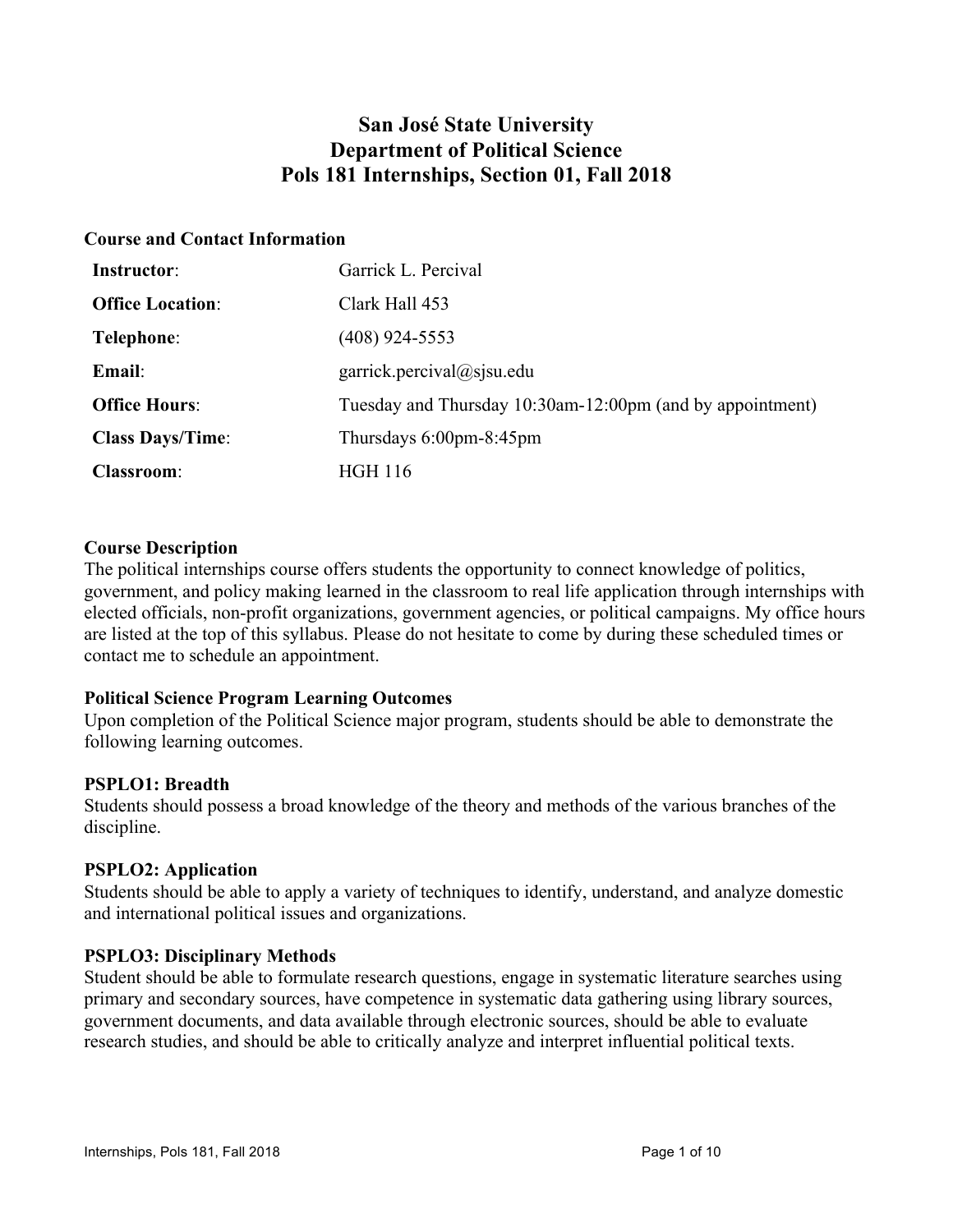#### **PSPLO4: Communication Skills**

Students should master basic competencies in oral and written communication skills and be able to apply these skills in the context of political science. This means communicating effectively about politics and/or public administration, public policy, and law.

#### **PSPLO5: Citizenship**

Students should acquire an understanding of the role of the citizen in local, state, national, and global contexts and appreciate the importance of lifelong participation in political processes

#### **Course Learning Outcomes**

Upon successful completion of this course, students will be able to:

**1. CLO1:** Acquire the practical skills and knowledge required to be active participants in government and public affairs.

**2. CLO2:** Learn to think critically about the role of city, county, and state government institutions and organizations in the policy process.

**3. CLO3.** Learn about the mechanics of professional networking and develop a deeper understanding of how networks help achieve professional goals.

**4. CLO4.** Learn about planning a career in the public sector and develop practical skills that translate into success in the professional workplace.

| <b>Mapping POLS 181 Course Learning Outcomes</b><br>to Political Science PLOs                                                                          | Program<br>Learning<br><b>Outcomes</b> | <b>Assessment Methods</b>                      |
|--------------------------------------------------------------------------------------------------------------------------------------------------------|----------------------------------------|------------------------------------------------|
| CLO1: Acquire the practical skills and knowledge<br>required to be active participants in government<br>and public affairs.                            | PLO 4, 5                               | Internship hours, research<br>paper            |
| CLO2: Learn to think critically about the role of<br>city, county, and state government institutions and<br>organizations in the policy process.       | PLO <sub>2</sub>                       | Internship hours, research<br>paper            |
| CLO3: Learn about the mechanics of professional<br>networking and develop a deeper understanding of<br>how networks help achieve professional goals.   | $PLO$ 4, 5                             | Internship hours,<br>business cards assignment |
| CLO4: Learn about planning a career in the public<br>sector and develop practical skills that translate<br>into success in the professional workplace. | PLO <sub>4</sub>                       | Internship hours, research<br>paper, résumé    |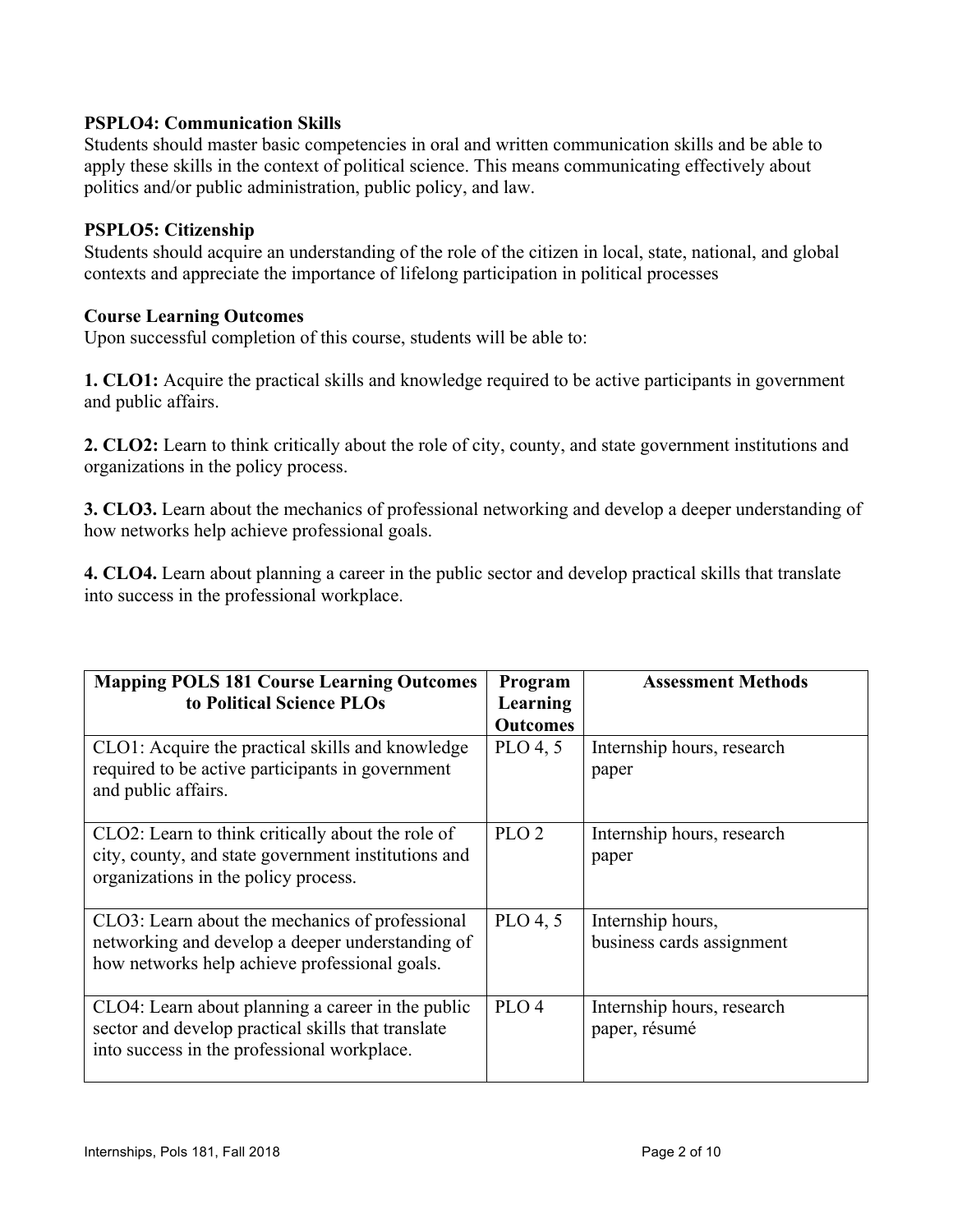#### **Required Text**

*So Good They Can't Ignore You* (2012). Cal Newport. New York: Hachette Book Group.

The textbook is required and available for purchase in the Spartan Bookstore. You may use the etextbook for this course.

#### **Additional Reading**

In addition, several readings (listed directly below and in course schedule) will be posted on the course Canvas site as the semester progresses. These reading will be required and discussed during our class meetings.

"Research Questions and Participant Observation" (on Canvas)

Mary A. Hepburn, Richard Neimi, and Chris Chapman, "Service Learning in College Political Science: Queries and Commentary" (on Canvas)

"How to Write a Masterpiece of a Resumé" (on Canvas)

Also, be sure to read the Mercury News www.mercurynews.com on a regular basis (at least 3-4 times a week). The Political Science Department's main office (Clark 471) also has a print copy of the Mercury News available to read on most weekdays. The "Internal Affairs" section, published in Sunday's edition of the paper, is of particular interest given its focus on city and county politics. Sanjoseinside.com is another great resource on San Jose city politics.

#### **Library Liaison**

The library liaison for Political Science is available to answer questions and provide one-on-one help using the library for research. His name and contact info is: Paul Kauppila, Librarian (Political Science Liaison). He can be reached by telephone (408) 808-2042 or by email Paul.Kauppila@sjsu.edu.

#### **Course Requirements and Assignments**

#### *Succeeding in a Four-Unit Course*

At SJSU, students are expected to spend two hours outside of class for every one hour of class time. Because this is a four-unit class, you can expect to spend a minimum of eight hours per week in addition to time spent in class and on scheduled tutorials or activities. Careful time management will help you keep up with readings and assignments and enable you to be successful in all of your courses. In this class, one of the four units is an engagement unit, which consists of online quizzes and community-based assignments. You are expected to spend 45 hours this semester (both to prepare for and to complete the work) to successfully complete this unit. More details about student workload can be found in http://www.sjsu.edu/senate/docs/S12-3.pdf

#### **Course Requirements and Assignments**

1. Completion of *150* internship hours over the course of the semester (330 points). Failure to complete the required 150 internship hours by the last day of the semester will result in a "no credit" grade in the course.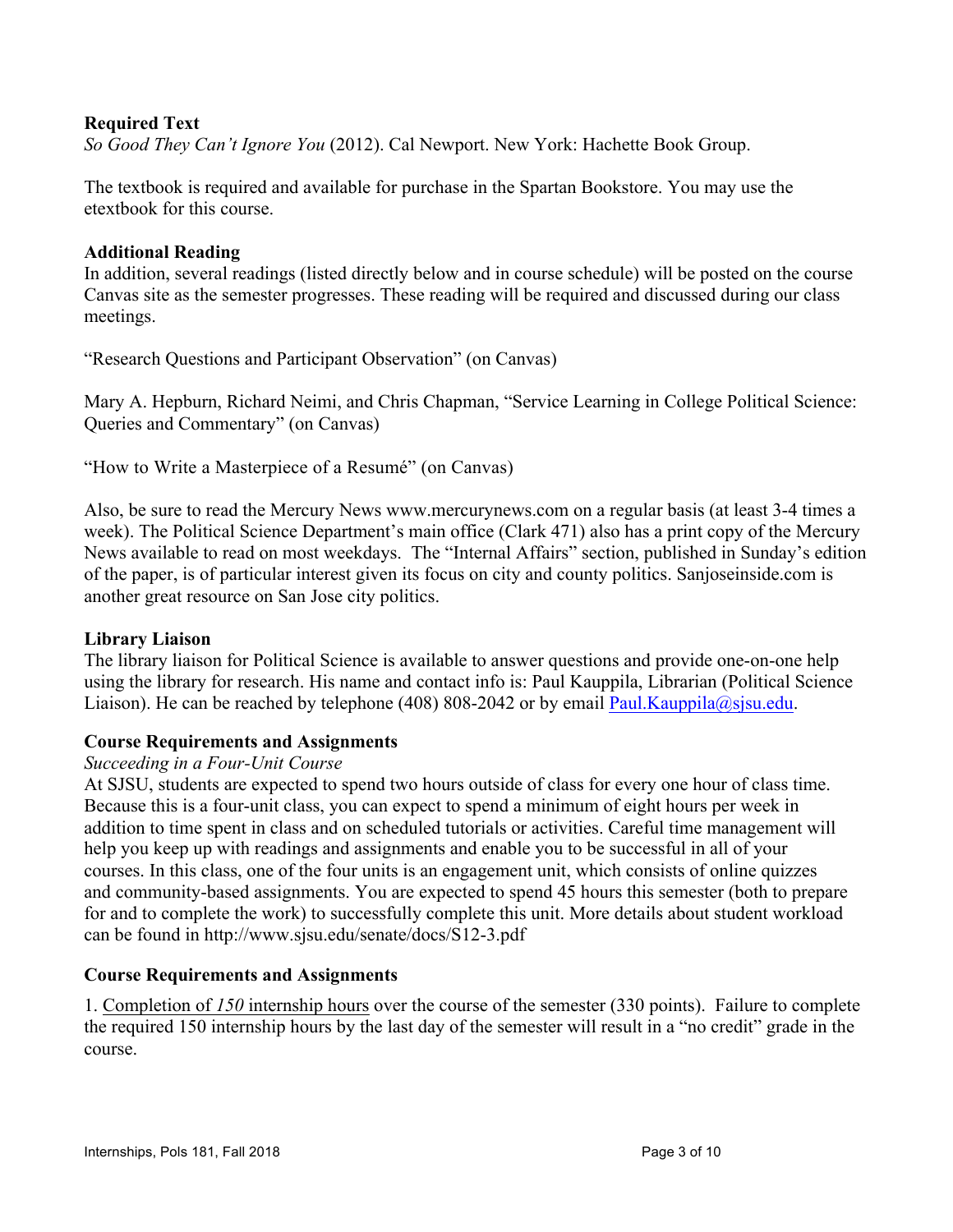2. Description of Internship Placement paper (30 points). Complete a 3-4 page paper describing your internship placement. The paper should offer a brief history and goals of the agency, office, or organization you're interning with this semester. In the case of elected officials, discuss the official's party identification, ideological orientation, constituency, policy goals, and relevant committee assignments. Also describe what your major roles and responsibilities will be over the course of the semester and what you hope to learn. The Description Internship Placement paper is due at the end of class on 9/13.

3. Complete (and submit) an internship contract (15 points). Professor Percival will distribute these during our first meeting) that outlines the duties of the internship, your proposed work schedule (with beginning and end dates), and learning objectives. Both you and your internship supervisor will need to sign the contract. You must submit the completed contract to Prof. Percival by September  $13<sup>th</sup>$  during our second class meeting.

4. Resumé Assignment (30 points). One of central goals of this course is to help students prepare themselves for their professional life after college. To get us started, students will be asked to write and critique two drafts of their professional resumé. We will also workshop these résumés in class; therefore, your attendance at this scheduled class meeting will factor into your grade on this assignment.

5. Participate in monthly classes and submit a monthly summary of internships hours, activities, and observations at the end of September, October, and November. (60 points—20 points for each monthly summary). Individual consultation with the professor may also be required if problems arise. All assigned readings are required. It is expected students complete the assigned readings before attending class each month. Students may find it necessary to read all or portions of the assigned readings more than once to comprehend complex material. Students who feel they need additional help with effective reading comprehension strategies should consult with the professor during office hours. Please see the course schedule below for the relevant due dates of the internship summary papers. Late summaries will be penalized one letter grade per day.

5. Internship Research paper (120 points). The paper (8-10 pages in length) will require students to construct a research question that engages theories of political science and then critically analyzes the internship experience. A separate memo posted on Canvas at the end of the third week of the semester will provide more detail. The internship research paper is **due Thursday December 13<sup>th</sup> at 7:30pm.** 

6. Collection of business cards of professional contacts (15 points). In order to encourage students to use the political internship as a professional "networking" opportunity, I ask that students collect 10 business cards of people they meet during the internship. Then, at the end of the semester, students should choose their "top ten" cards, copy and submit them with a description of each person, where they met them, and how they might be important to their professional development.

## **Final Evaluation**

There is no in-class final exam in this course. The final evaluation is the internship research paper. The research paper is **due on Canvas by 7:30pm on Thursday, December 13th.** This is the end of the final exam period scheduled for this class.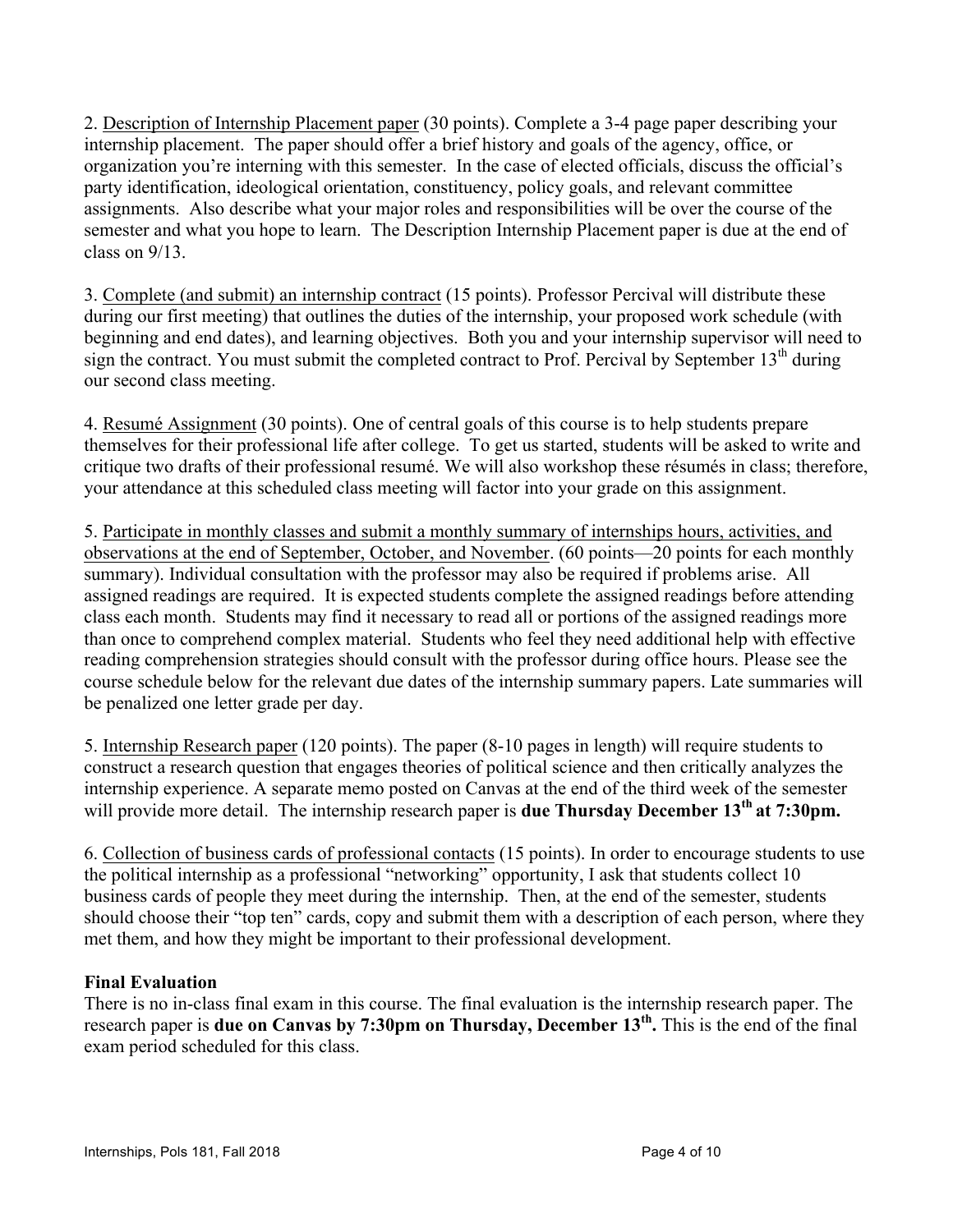**Late research papers will only be accepted in accordance with the make-up policy.** If your research paper is late and your reason for submitting it late does not fall under the make-up policy, you will receive a "0" on the research paper. See the Late/Make-up Policy in this syllabus for further information.

#### **Grading Information**

Detailed prompts for the papers will be posted on Canvas. Your individual paper grades will be based upon the following:

- 1) how well the paper addresses the points/questions in the prompt
- 2) the quality of arguments and conclusions-are these logical and backed up by research in political science and related disciplines?
- 3) adherence to methodological design—does the paper use appropriate political science research methods?
- 4) the quality (and appropriate quantity) of the sources cited within the paper as well as the proper use of APA, APSA, or Chicago formatting
- 5) the quality of the writing

Each paper assignment will have specific requirements that must be addressed. Please refer to the individual prompts on Canvas for further information.

#### **Determination of Grades**

NOTE that University policy F69-24 at http://www.sjsu.edu/senate/docs/F69-24.pdf states that "Students should attend all meetings of their classes, not only because they are responsible for material discussed therein, but because active participation is frequently essential to insure maximum benefit for all members of the class. Attendance per se shall not be used as a criterion for grading."

You may keep track of your grade in the class on the CANVAS course website. Assignment point breakdown:

|                                                                             | Points |  |
|-----------------------------------------------------------------------------|--------|--|
| 1. Completion and Submission of Internship Contract                         | 15     |  |
| 2. Description of Internship Placement Paper<br>30                          |        |  |
| 3. Completion of 150 Internship Hours<br>330                                |        |  |
| 4. Résumé Assignment<br>30                                                  |        |  |
| 5. Monthly summaries of internship activities (20 points per summary)<br>60 |        |  |
| 120<br>Internship Research paper<br>6.                                      |        |  |
| Business cards/Professional Network paper                                   | 15     |  |
| <b>Total</b>                                                                | 600    |  |

## **Grading Policy**

According to university regulations grading for this course works on a credit/no credit basis. In order to receive a "credit" grade, the required components of the course must be completed at a "C" level or higher. In addition, in order to receive a "credit" grade in this course, all 150 internship hours must be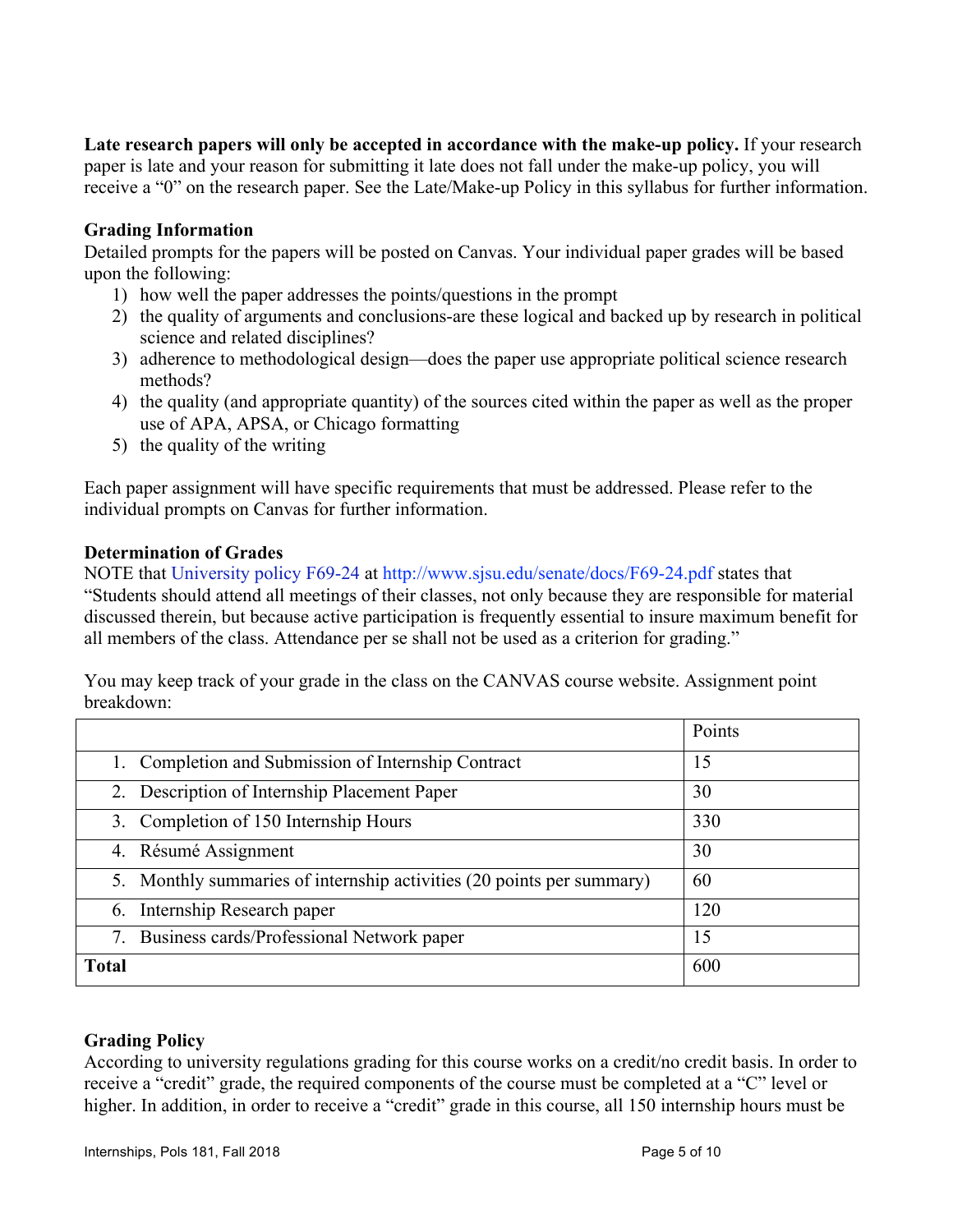completed. A total of 600 points are awarded in this class. To earn a C or better students need to earn at least 438 points *and* complete the 150 internship hours.

#### **Make-up/Late Policy**

There are no make-up assignments without appropriate documentation (serious medical illness or serious medical emergency, religious holiday, pre-approved university-sanctioned event or activity, military orders, family emergency) that you were unable to complete the assignment on time.

This also applies to in-class assignments. If you are seriously ill, you must notify me as soon as possible by email or on my office phone that you will be unable to complete an assignment on time. Except in cases of medical emergency, you MUST notify me before the scheduled assignment. Out of fairness to your colleagues, work, missing an alarm, and generally not feeling well will not be accepted excuses for missing assignments. Be certain that you schedule all of our assignments right away. If you have a vacation or similar event planned during one of these assignment days, take this course during another semester.

Late internship placement papers and business cards papers will be graded; however, these will be penalized one letter grade for each day they are late. For example, a late B+ internship placement paper would earn a C+. The late period begins at 7:31pm on the day the paper is due. Late internship placement papers and late business cards papers will NOT be accepted after the last day of class.

#### **Classroom Protocol**

#### *Attendance and participation*

It is expected that you will attend scheduled classes. Attendance is not recorded, but scheduled class meetings often require in-class activities that are part of larger assignments. Therefore, missing class will negatively affect your grade. If you miss class, it is your responsibility to obtain class notes from a colleague in class. If you are late to class, please do not be disruptive. If you know that you need to leave early, let me know before class. Every student is expected to participate in class discussion regularly. Regular participation makes the class more interesting and exciting for all of us!

## **Proper Use of Technology**

At times, we will be using our tablets, smartphones, and laptops to work on assignments and group projects in class. Aside from those times, your phones and computers need to be *turned off and put away.* In the classroom environment, texting, social networking, web searching—or any of the myriad things we all can do with our phones—hurts our ability to listen and communicate as effectively as possible. If you absolutely must use your phone, please leave the classroom. Students who violate this policy more than once will be asked to leave.

#### **Email Communication**

The easiest way to contact me is via email. Please be aware though that I will not (unless in unusual circumstances) respond to email after normal working hours (Monday through Friday 8am-5pm). During busy times of the semester I receive a high volume of emails so please give me at least 24 hours to respond (not counting weekends for reasons just described) before sending me a follow up.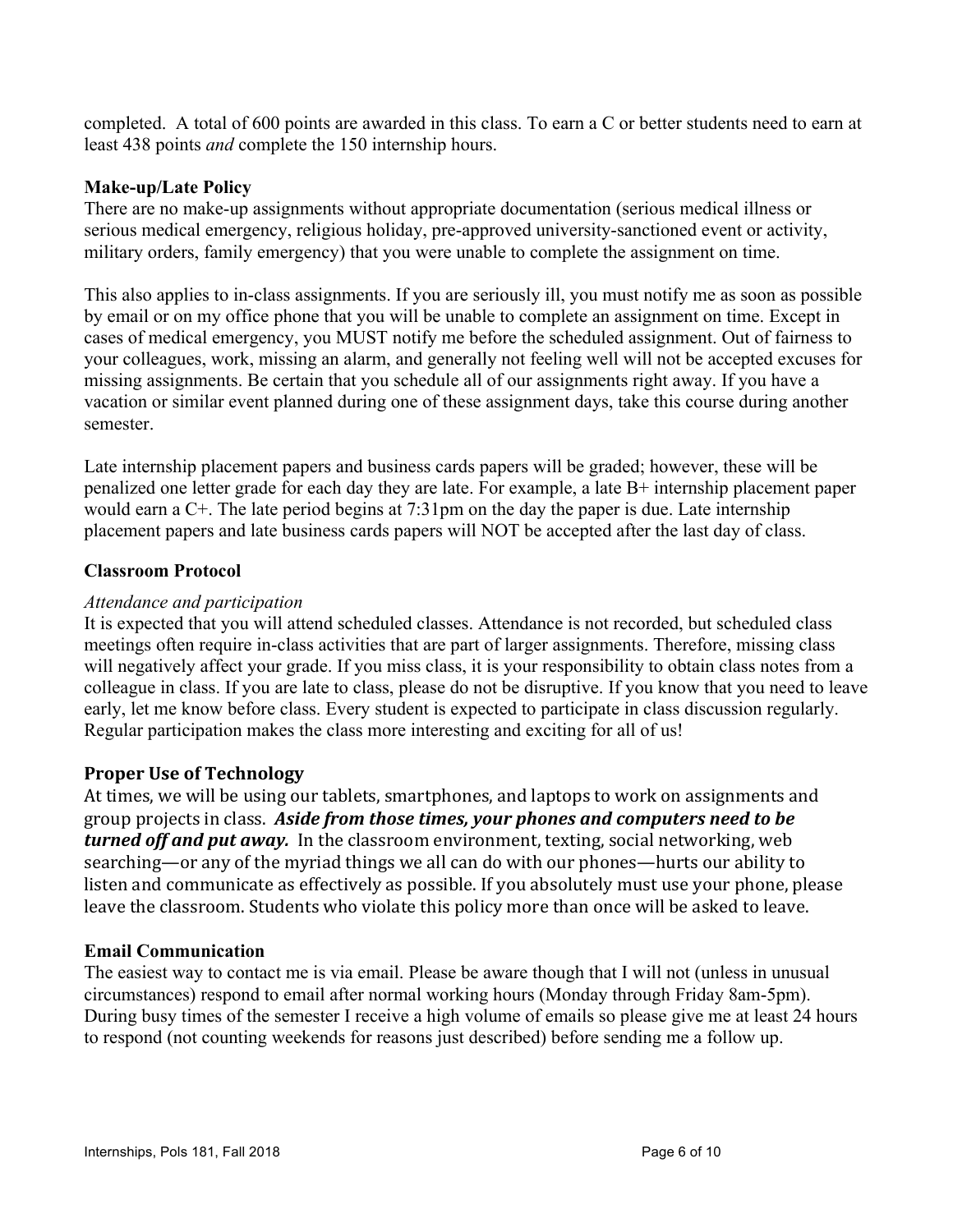#### *Intellectual Property*

All instructor-provided materials (e.g., paper prompts, syllabus) remain my intellectual property. They are to be used for private, study purposes only, and cannot be shared publicly or uploaded without my explicit written approval, in advance.

#### **University Policies**

Per University Policy S16-9, university-wide policy information relevant to all courses, such as academic integrity, accommodations, etc. will be available on Office of Graduate and Undergraduate Programs' Syllabus Information web page at http://www.sjsu.edu/gup/syllabusinfo/"

## **Political Science Department Writing Policy**

Students of political science should develop the ability to write in clear, grammatical English. Spelling and grammar count! Students must take care that appropriate citations are used. Direct quotations must be so indicated with quotation marks. Ideas from others must also be referenced. Failure to cite your sources constitutes academic misconduct, which carries with it serious sanctions. A tutorial on citations is available at http://libguides.sjsu.edu/writeandcite. The SJSU Writing Center is located in Clark Hall, Suite 126. All Writing Specialists have gone through a rigorous hiring process, and they are well trained to assist all students at all levels within all disciplines to become better writers. In addition to one-on-one tutoring services, the Writing Center also offers workshops every semester on a variety of writing topics. To make an appointment or to refer to the numerous online resources offered through the Writing Center visit http://www.sjsu.edu/writingcenter/.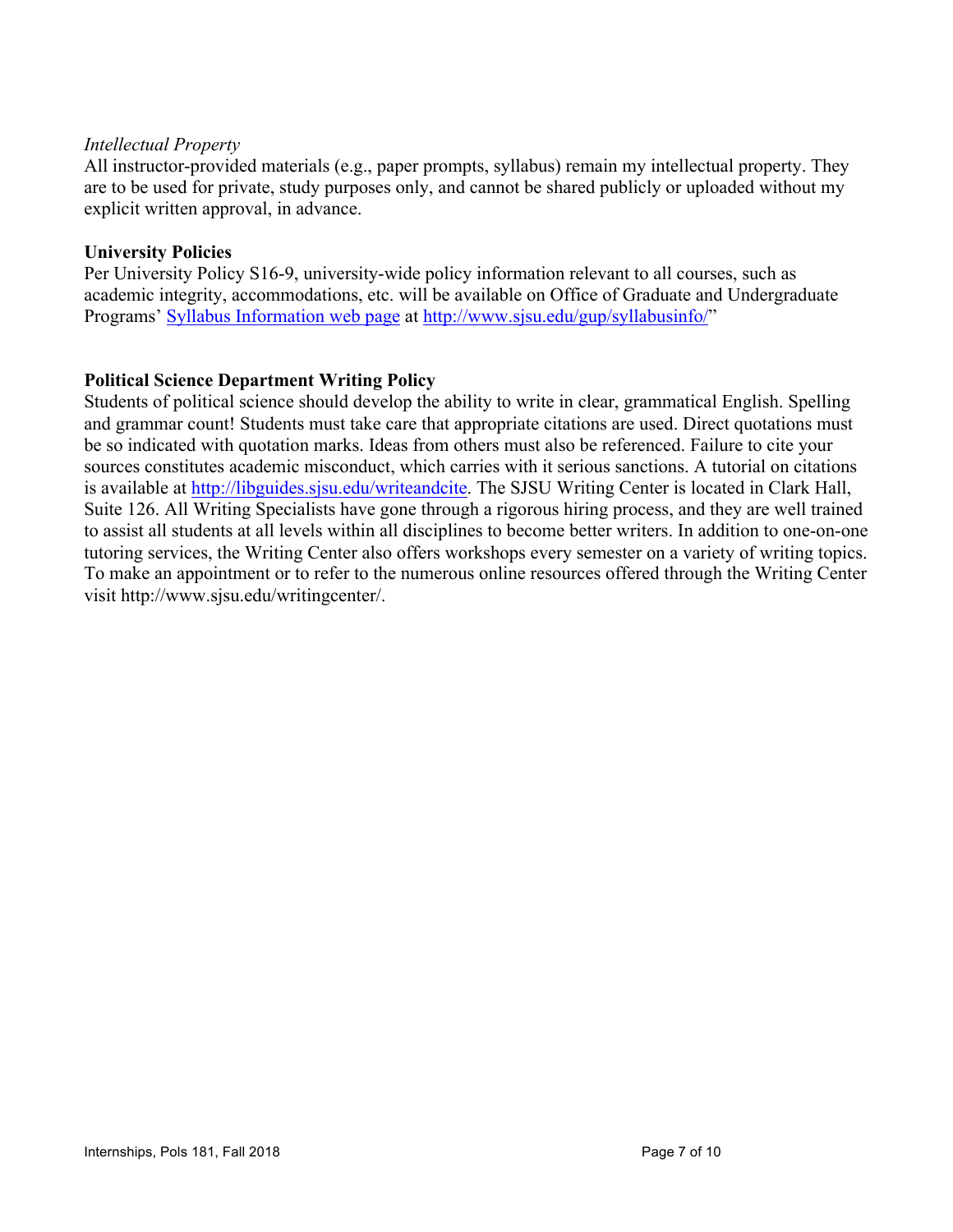# **Political Science 181/Internships, Fall 2018 Course Schedule**

*This schedule is subject to change with fair notice via class or Canvas announcement.* 

| Week           | <b>Date</b> | <b>Topics, Readings, Assignments, Deadlines</b>                                                                                                                                                                        |
|----------------|-------------|------------------------------------------------------------------------------------------------------------------------------------------------------------------------------------------------------------------------|
| 1              | 8/23        | Class Meeting $#1$ : Introduction to course                                                                                                                                                                            |
|                |             | Read: Course Syllabus                                                                                                                                                                                                  |
| $\overline{2}$ | 8/30        | Internship Fieldwork                                                                                                                                                                                                   |
| $\overline{3}$ | 9/6         | Internship Fieldwork                                                                                                                                                                                                   |
|                |             | <b>Read:</b> "Research Questions and Participant Observation" (on Canvas)<br>Mary A. Hepburn, Richard Neimi, and Chris Chapman, "Service Learning<br>in College Political Science: Queries and Commentary" (on Canvas) |
| $\overline{4}$ | 9/13        | Class meeting #2 "Thinking about your professional career path"                                                                                                                                                        |
|                |             | <b>Read:</b> Cal Newport, Chapters 1-3                                                                                                                                                                                 |
|                |             | <b>Assignment Due: Description of Internship Placement paper (hard</b><br>copy due in class)                                                                                                                           |
|                |             | <b>Assignment Due: Completed Internship Contract (hard copy due in</b><br>class)                                                                                                                                       |
| 5              | 9/20        | Internship Fieldwork                                                                                                                                                                                                   |
| 6              | 9/27        | Internship Fieldwork                                                                                                                                                                                                   |
|                |             | Read: "How to Write a Masterpiece of a Resumé" (on Canvas)                                                                                                                                                             |
|                |             | Assignment Due 9/27 11:59pm on Canvas. Summary of internship<br>activity (August and September)                                                                                                                        |
| $\tau$         | 10/4        | Class Meeting #3 Resumé Workshop<br>Assignment Due: Resume draft #1 due at beginning of class                                                                                                                          |
| 8              | 10/11       | Class #4 Review updated Resumés and discuss Term Paper Assignment                                                                                                                                                      |